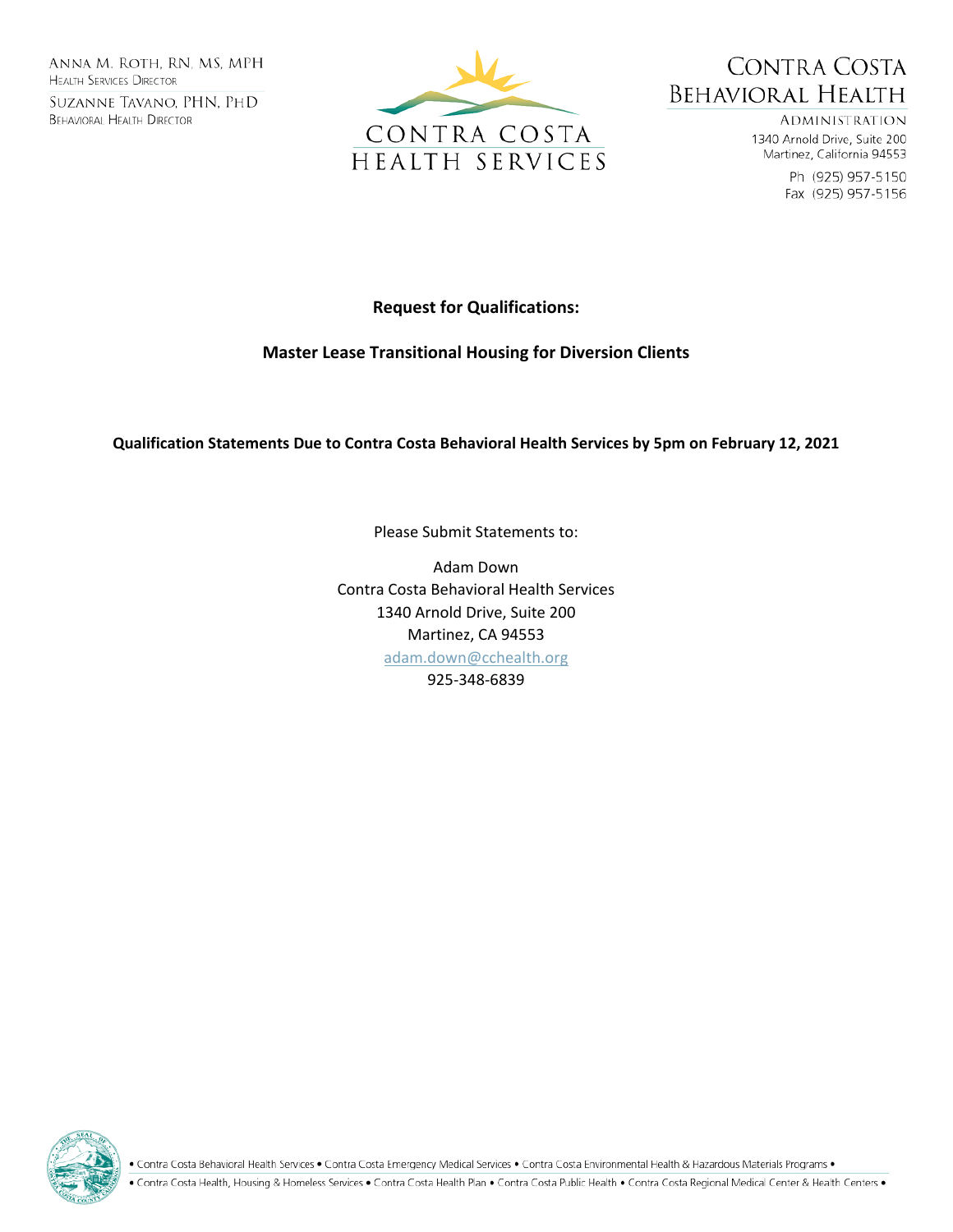### Background:

In May 2020, Contra Costa County entered into an agreement with the Department of State Hospitals (DSH) under Assembly Bill 1810 to administer pre-trial jail felony mental health diversion program for individuals charged with felony offenses in Contra Costa County. Program participants are individuals with serious mental disorders who have committed certain felony crimes and found by a Court of competent jurisdiction to qualify for diversion services pursuant to Penal Code § 1001.36. As part of this agreement, County has agreed to provide wraparound behavioral health services, which will be coordinated by the Forensic Mental Health Services Unit (FMH) of Contra Costa Behavioral Health Services (CCBHS). The program will serve misdemeanor or felony mental health diversion clients.

### Request for Qualifications:

Contra Costa County is seeking to engage a qualified community partner to provide master lease transitional housing services for up to 14 participants, at any given time, in the program. The available budget is up to \$250,000 per year through the contract period of April 30, 2023. Housing placements are expected to be transitional and developed from referrals from FMH. Housing units are required to be clean and sober facilities. The initial award is anticipated to be a one year contract with the expectation of at least one year renewal pending satisfactory performance.

#### Successful RFQ applicants will:

- Be a public agency, either not-for-profit or for-profit.
- Have experience providing master leasing services to individuals and families experiencing mental illness, forensic populations and/or other special needs populations, in the Greater Bay Area, particularly Contra Costa County.
- Have the ability to work collaboratively with CCBHS and its partner agencies.

### Qualification Statement:

Characteristics and Qualifications of Applicant Agency

- 1) Write a narrative describing the characteristics and qualifications of the applicant agency who will be managing the master leasing program and delivering services to residents. Please describe, at minimum, your organizational history and qualifications with regard to operating a master leasing program including elements a through p below. Include a description of your experience providing housing for individuals and families experiencing mental illness, forensic populations and/or other special needs populations in a clean and sober environment. (5 pages maximum, 30 points)
	- a. Provide services in accordance with the AB 1810 statute and all State, Federal and Local Fair Housing laws and regulations, and the State of California's Landlord and Tenants laws.
	- b. Provide consultation and technical support to the FMH staff with regard to services provided under the master leasing program.
	- c. Acquire and maintain master-leased housing units throughout Contra Costa County.
	- d. Negotiate lease terms and ensure timely payment of rent to landlords.

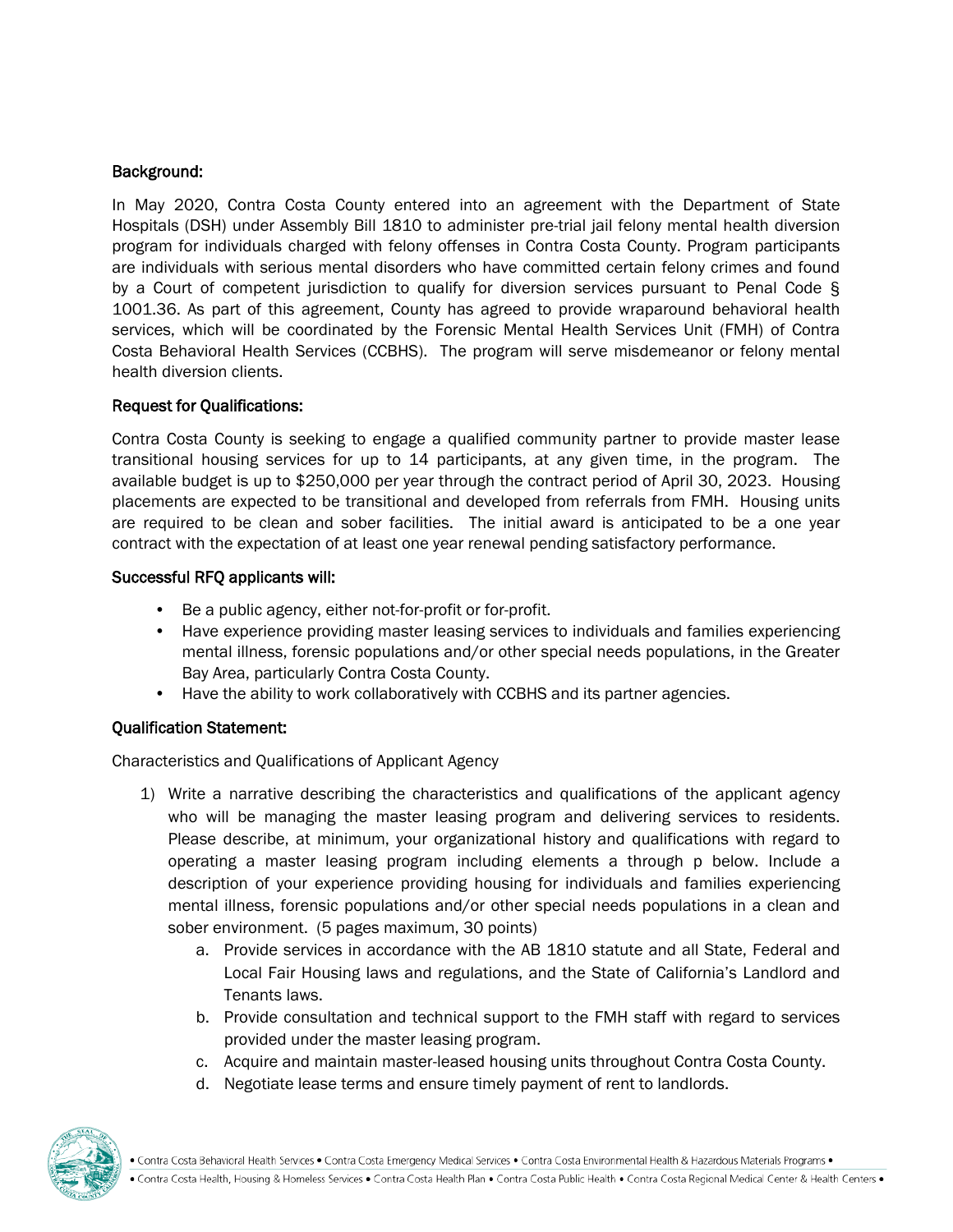- e. Integrate innovative practices to attract and retain landlords and advocate on behalf of clients.
- f. Leverage other rental subsidy programs including, but not limited to, Section 8. 7
- g. Ensure condition of leased units meet habitability standards by having Housing Quality Standard (HQS) trained staff conduct unit inspections prior to a unit being leased and annually as needed.
- h. Establish maximum rent level for Fair Market Rent (FMR) as published by US Department of Housing and Urban Development (HUD) for Contra Costa County in the year that the unit is initially rented and for each year thereafter.
- i. Provide quality property management services to clients living in master leased properties.
- j. Maintain property management systems to track leases, occupancy, and maintenance records.
- k. Maintain an accounting system to track rent and security deposit charges and payments.
- l. Provide and/or coordinate with outside contractors and contract agency maintenance staff for routine maintenance and repair services and provide afterhours emergency maintenance services to Clients.
- m. Ensure that landlords adhere to habitability standards and complete major maintenance and repairs.
- n. Process, oversee and coordinate with FMH for evictions for non-payment of rent, criminal activities, harmful acts upon others, and severe and repeated lease violations.
- o. Work collaboratively with clients to remain compliant with the terms of the property lease.
- p. As appropriate, work with FMH to refer clients to support services which promote housing retention.
- 2) Describe the number and location(s) of the properties you currently lease. Describe your agency's experience in acquiring and maintain master lease rental units and how your agency will apply its knowledge to this project. (1 page maximum, 5 points)
- 3) Describe how your programs have supported individuals in maintaining housing facilitating permanent housing and how you will support individuals in this project. (1 page maximum, 5 points)
- 4) Provide a description of your experience working with forensic mental health populations, including experience and strategies to prevent and manage substance use. (1 page maximum, 5 points)
- 5) Describe your experience implementing programs which adhere to the Federal, State and Local Fair Housing Laws and Regulations, the State of California's Landlord and Tenants laws, and Consumer Rights. (1 page maximum, 5 points)
- 6) Describe how you address cultural and linguistic competency in your current programming. Please include how applicants have demonstrated the ability to work successfully in racially/ethnically diverse settings and/or to collaborate with agencies with such experience. Bilingual services are desired. Applicants should have the ability to work successfully with individuals of diverse sexual orientations and gender identities and/or to collaborate with agencies with such experience. (1 page maximum, 5 points)

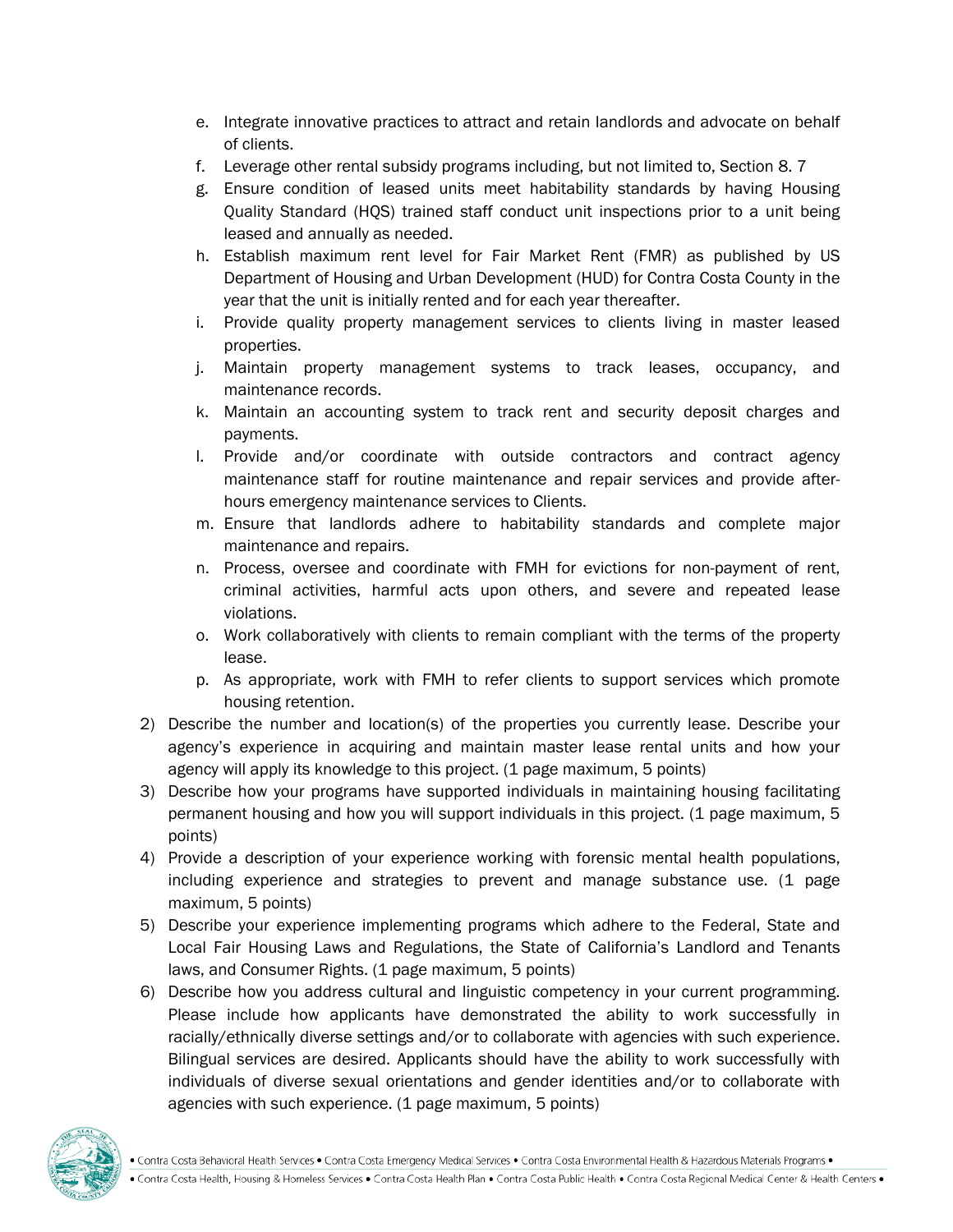- 7) Organizational Capacity (2 pages maximum, 20 points total)
	- a. Describe current agency staffing. Including the title, role and years of experience for each staff member. (5 points)
	- b. Describe how your agency will ensure a sufficient amount of housing stock to meet the program requirements. If available, provide the number of units, the number of bedrooms in each unit and the location of each unit that will be acquired through this project. (5 points)
	- c. Describe program staffing and each staff member's role and/or function in the project. Include the FTE for each staff member assigned to the project. (5 points)
	- d. Describe how the project will be reviewed and evaluated. Describe the property management, data systems and accounting systems you currently use. Provide a brief description of how you can support FMH to measure program outcomes. Explain your experience collecting quantitative (i.e., demographics, assessment scores, etc.) data in order to capture and document outcomes. (5 points)
- 8) Budget and Budget Justification (1 page each, 20 points total)
	- a. Include a budget outlining the expected cost of the master leasing program, broken down by major cost categories. The total amount available for the initial contract year is up to \$250,000 and should fund master lease rental units and any staffing necessary to support clients and maintain a safe living environment. If applicable, provide a list of resources expected to be leveraged. (10 points)
	- b. Include a budget justification/narrative. (10 points)

## Rules and Considerations:

- The cost of developing and submitting a proposal in response to this RFQ is the responsibility of the applicants and will not be reimbursed through any contracts resulting from this RFQ process or from any other county funds.
- CCBHS may issue an RFQ amendment to provide additional data required and make changes or corrections. CCBHS may extend the RFQ submission date if necessary to allow applicants additional time to consider such information and submit required data.
- The RFQ may be cancelled at any time by CCBHS.
- Scoring determinations shall be at the sole discretion of CCBHS and review committee.
- Review committee may waive defects as to form or content at their sole discretion.
- Any contract resulting from this process may be cancelled by the Board of Supervisors with a 30-day notice any time funding is unavailable.
- Contracts awarded as a result of this RFQ are subject to pending appeals by other applicants.
- Contractor(s) will be required to participate, through the County, in state-mandated surveys and data collection efforts.
- Selected contractor(s) must adhere to Contra Costa County's contracting process, providing all information as requested by CCBHS. Selected contractor(s) will also be informed of the County's insurance coverage requirements, where applicable, and the process for contract approval (where applicable) by the Board of Supervisors.